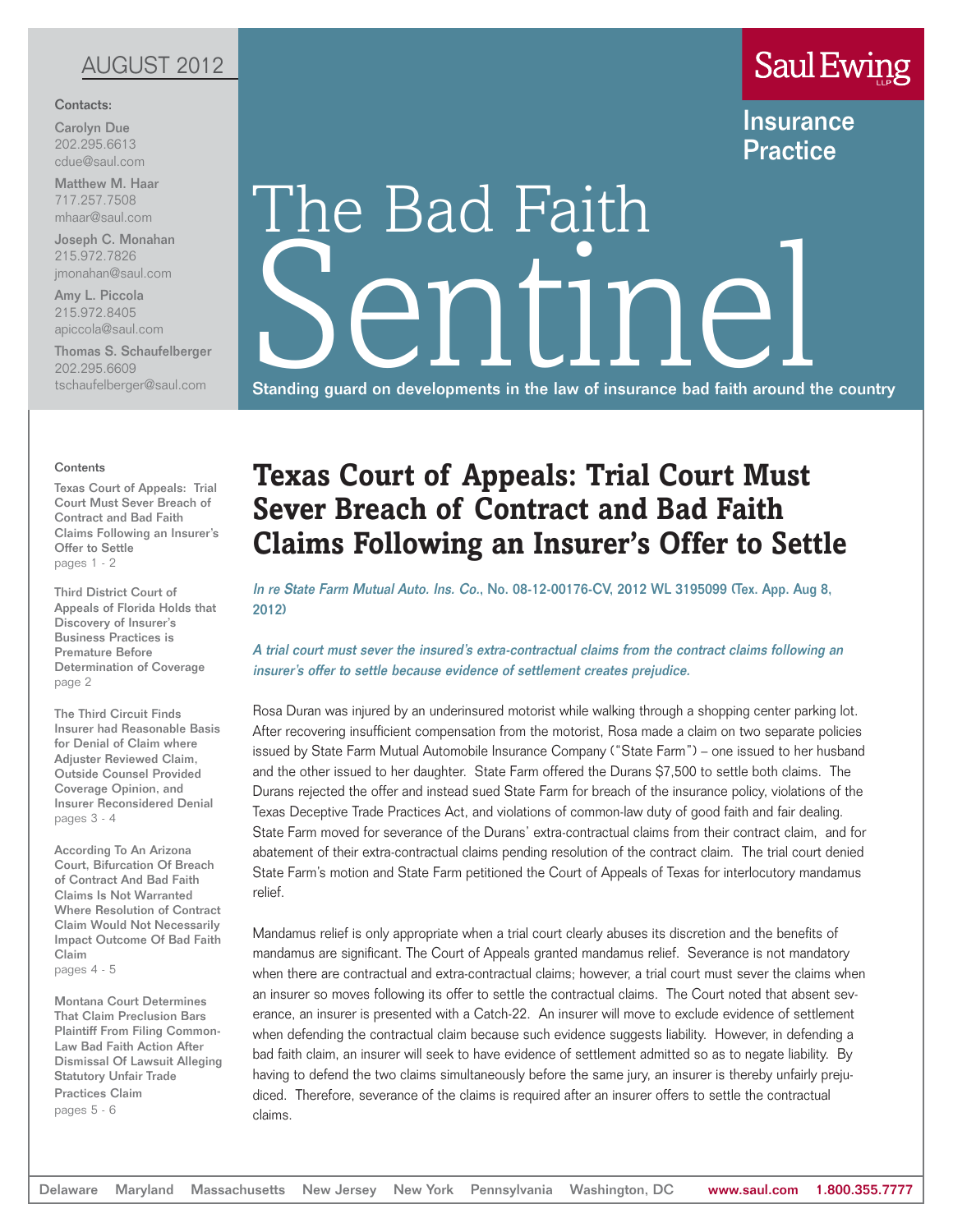### AUGUST 2012  $\bigcap_{n=1}^{\infty}$   $\bigcap_{n=1}^{\infty}$  Insurance Practice The Bad Faith<br>Sentinel he Bad Faith

# Saul Ewing

Although the trial court was required to sever the claims, it was not required to abate extra-contractual claims until the contract claim was decided. A trial court may decide that the extra-contractual claims should be abated if the abatement will: (1) promote justice; (2) avoid prejudice; and (3) promote judicial economy. In order to establish that the extra-contractual claims should be abated, State Farm bore the burden to show that: (1) defending against the contract claims clashed with defending against the extra-contractual claims; and (2) abating the extra-contractual claims promotes justice, avoids prejudice, and promotes judicial economy.

The Court of Appeals found that the record did not contain evidence establishing specifically how the trial court's failure to abate would prejudice State Farm and promote justice. The Court of Appeals noted that, as an example, there was no evidence to show that if the extra-contractual claims were not abated that State Farm would be hampered in its ability to conduct full and complete discovery or that it would have to prepare for simultaneous trials. Instead, State Farm relied on its conclusory petition. Accordingly, the Court of Appeals upheld the trial court's refusal to abate the extra-contractual claims.

## **Third District Court of Appeals of Florida Holds that Discovery of Insurer's Business Practices is Premature Before Determination of Coverage**

General Star Indem. Co. v. Atlantic Hospitality of Florida, LLC., No. 3D11-3199, 2012 WL 3023162 (Fla. Dist. Ct. App. July 25, 2012)

Court of Appeals of Florida upheld insurer's objections to discovery of training manuals, company policy memoranda, and other business practices as premature because liability had not yet been determined.

General Star Indemnity Company ("General Star") issued a commercial property insurance policy to Atlantic Hospitality of Florida, LLC ("Atlantic"). General Star paid Atlantic \$1.4 million on its claim for property damage caused by Hurricane Charlie. Atlantic subsequently filed an action against General Star for additional funds and asserted claims for breach of contract, declaratory judgment, and breach of the implied contract of good faith and fair dealing.

During discovery, Atlantic requested, among other documents, the production of "[a]ll training manuals, company policy memoranda, and guidelines relating to the underwriting and administration of the subject insurance policies and/or estimating, adjusting, and payment of claims under the subject insurance policies." General Star objected to the production of such

documents and the trial court overruled the objection. General Star petitioned the Third District Court of Appeals of Florida for certiorari to quash the discovery.

The appellate court granted the interlocutory petition finding that the trial court's order departed from the essential requirements of the law and would cause harm for which there would be no remedy on appeal. Discovery directed to an insurer's business policies or practices was seen as premature unless there had been a determination of liability and the extent of damages owed to the insured under the first-party insurance policy. Because there had not yet been such a determination, the Court quashed the discovery ordering production of materials concerning the insurer's business policies and practices.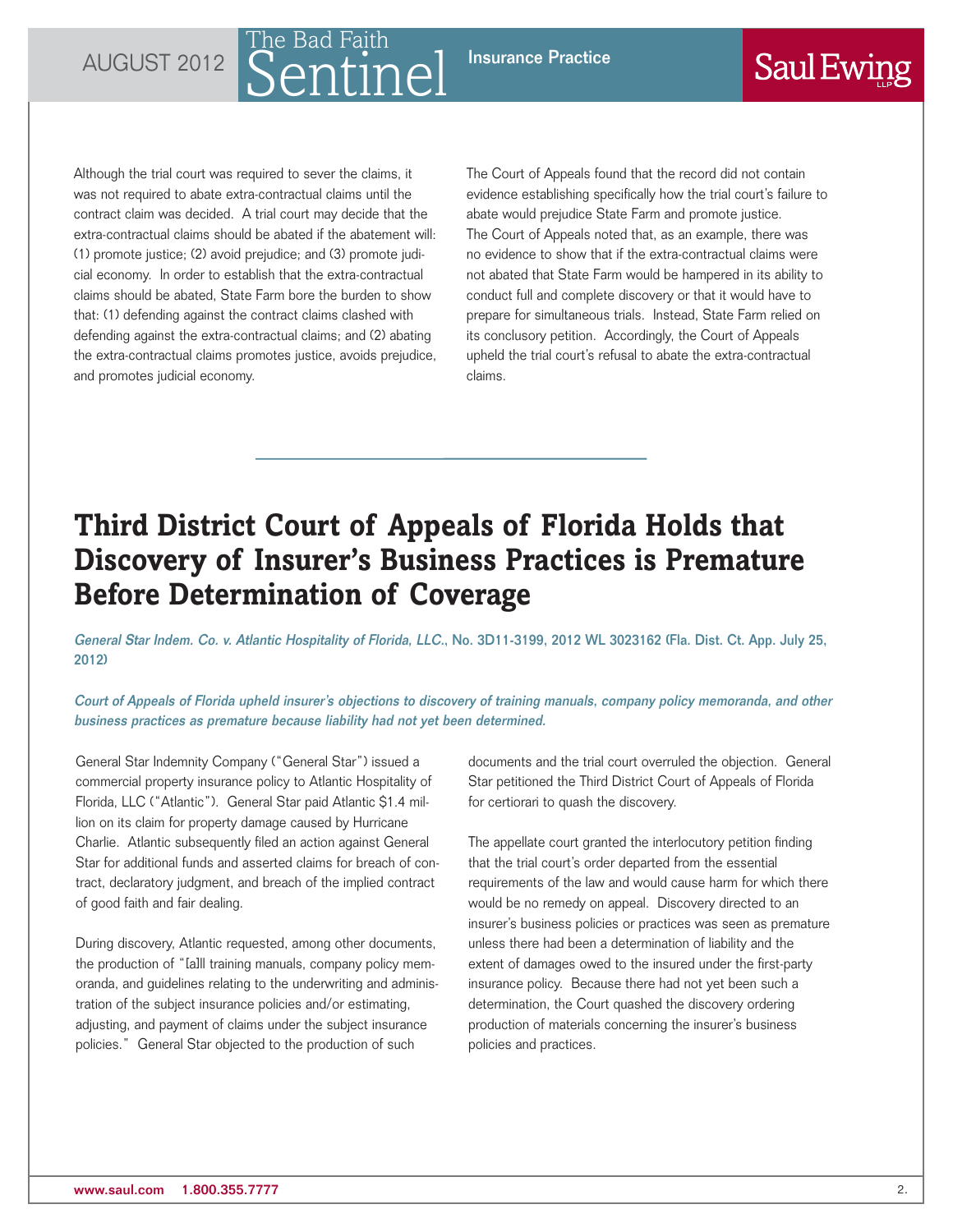## **Saul Ewing**

## **The Third Circuit Finds Insurer had Reasonable Basis for Denial of Claim where Adjuster Reviewed Claim, Outside Counsel Provided Coverage Opinion, and Insurer Reconsidered Denial**

Post v. St. Paul Travelers Ins. Co., Nos. 10-3088, 10-3300, 2012 WL 3095352 (3d Cir. July 31, 2012)

The Bad Faith<br>Sentinel

Third Circuit holds that an insurer may defeat a claim of bad faith by showing that it had a reasonable basis for its actions; mere negligence or aggressive protection of an insurer's interests is not bad faith. The insurer reasonably concluded that an exclusion barred coverage where, among other factors, its claims-adjuster reviewed the claim, outside counsel provided a coverage opinion, and the insurer reconsidered its denial.

In 2003, Benjamin Post and Tara Reid, employed at the time by Post & Schell, P.C., were retained to defend Mercy Hospital-Wilkes-Barre, Mercy Healthcare Partners, and Catholic Healthcare Partners (collectively, "Mercy") in a medical malpractice action. After trial began, plaintiffs introduced evidence suggesting that Post and Reid had engaged in misconduct during discovery. As a result, Mercy retained new counsel and entered into a settlement with the plaintiffs. Post & Schell was insured against claims of legal malpractice under a policy issued by St. Paul Travelers Insurance Company ("Travelers"), which also protected the firm's attorneys.

The plaintiffs in the medical malpractice litigation filed a petition for sanctions against, among others, Post and Reid for their handling of discovery and Mercy later intervened in the sanctions proceedings. Travelers determined that it owed no defense or indemnity obligation because Mercy's pleading in the sanctions proceeding did not allege a claim for "damages" as defined by the policy, which definition excluded civil sanctions. Travelers nonetheless offered to pay some of the defense costs associated with the sanctions proceedings that were related to the potential legal malpractice claims. Post, however, was not satisfied when Travelers offered to pay only \$36,220.26 of the more than \$400,000 in invoices submitted.

In summer 2007, Post agreed to mediate with Mercy regarding its malpractice claim. Post again demanded that Travelers assume all legal fees associated with the mediation. Travelers notified Post that it had no duty to represent him in the mediation or reimburse him for legal fees; however, it made a "courtesy" offer of \$3,000 as a "good faith gesture."

Mediation was not successful and both parties filed suit against each other, however the parties later agreed to discontinue the actions against the other and no money was paid in consideration for the discontinuances.

In 2008, Post again sued Travelers in the Eastern District of Pennsylvania and Travelers moved for partial summary judgment on four of Post's claims, including the bad faith claim. Travelers argued that an insurer cannot be held liable for bad faith when its denial of coverage rests on a reasonable foundation and is fairly debatable. The District Court granted Travelers' motion for summary judgment as to the bad faith claim and Post appealed.

In order to prevail on his bad faith claim under Pennsylvania law, Post was required to show by clear and convincing evidence that Travelers (1) did not have a reasonable basis for denying benefits under the policy and (2) knew or recklessly disregarded its lack of such a reasonable basis. Travelers could thus defeat the bad faith claim by showing that it had a reasonable basis for its actions. Mere negligence or bad judgment would not constitute bad faith; instead, knowledge or reckless disregard of a lack of a basis for denial of coverage would be necessary. The Third Circuit noted that although an insurer has a duty to give the interests of its insured the same consideration that an insurer gives its own interests, it is not bound to submerge its own interests so that the insured's interests are paramount. Furthermore, an insurer does not act in bad faith by investigating and litigating legitimate issues of coverage. Even questionable conduct giving the appearance of bad faith is not sufficient to establish the claim as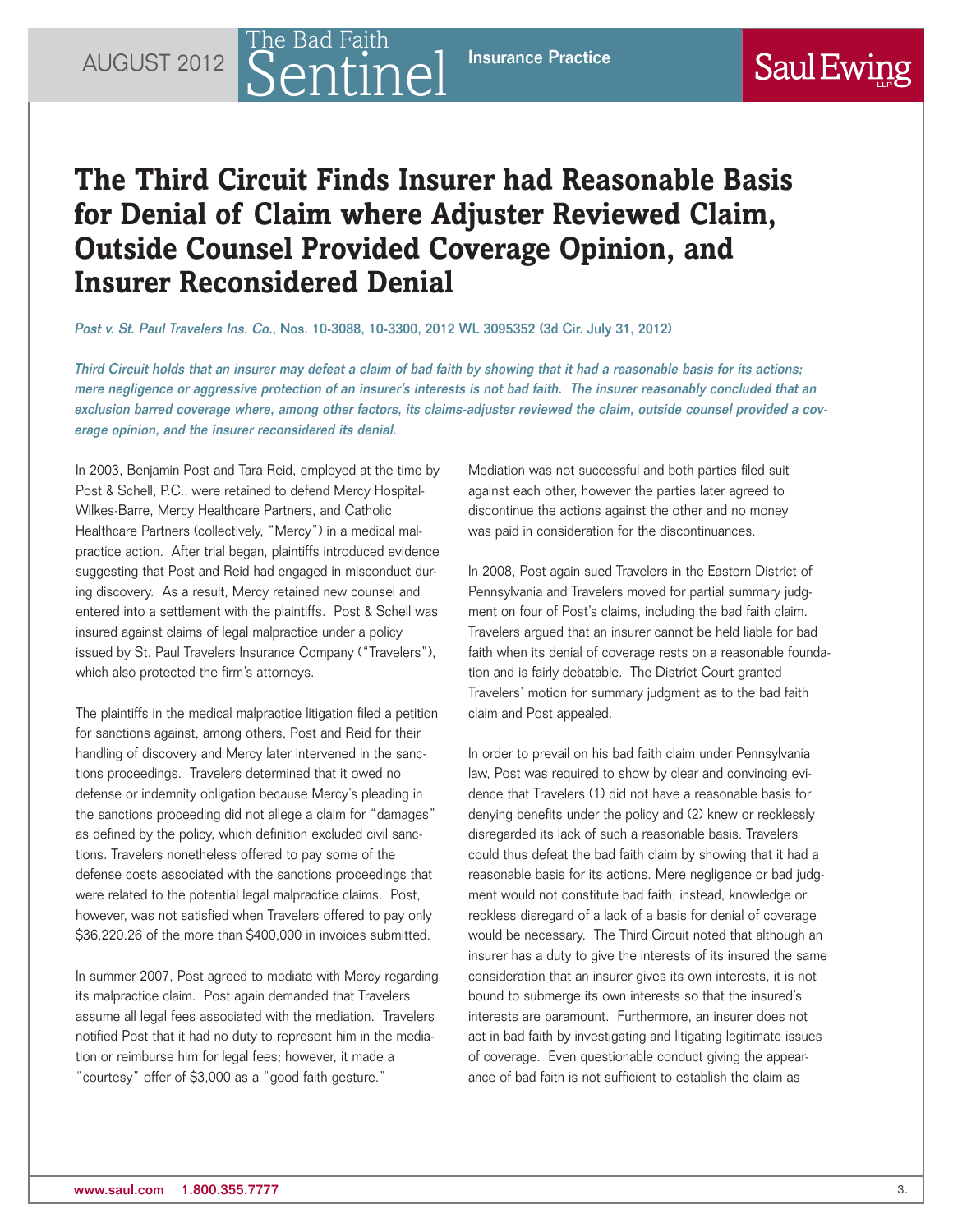#### AUGUST 2012  $\bigcap_{n=1}^{\infty}$   $\bigcap_{n=1}^{\infty}$  Insurance Practice The Bad Faith<br>Sentinel The Bad Faith

# **Saul Ewing**

long as the insurer has a reasonable basis for denial of coverage.

Post argued that Travelers engaged in bad faith conduct by, among other things, ignoring communications from the insured, violating its own policies and procedures, agreeing to pay for defense counsel for Post & Schell but not Post himself, and keeping information from coverage counsel as it made the coverage determination. The panel, however, found that the conduct complained of by Post was largely benign and did not import a dishonest purpose.

Post also argued that Travelers reflexively denied coverage by relying on the sanctions exclusion. However, the Third Circuit found that Travelers did not automatically deny coverage, as evidenced by: the claim-adjuster's review of Post's coverage claim; Travelers' retention of outside counsel to provide a coverage opinion; Travelers' reconsideration of its denial of coverage; the ongoing dialogue between the claimadjuster, outside counsel and Post's attorney; and Travelers' negotiations with Post's attorney resulting in Travelers' offer to cover a portion of Post's defense expenses.

## **According To An Arizona Court, Bifurcation Of Breach of Contract And Bad Faith Claims Is Not Warranted Where Resolution of Contract Claim Would Not Necessarily Impact Outcome Of Bad Faith Claim**

Bass v. Farm Bureau Financial Servs., No. CV-12-00393, 2012 WL 3585206 (D. Ariz. Aug. 20, 2012)

#### Federal District Court explains that only where resolution of one claim would be dispositive of entire case are bifurcation and stay appropriate.

In August 2010, Bass was driving a vehicle owned by his employer when another vehicle crossed the center line of the road and collided head-on with him. Bass suffered severe and extensive injuries, including dozens of facial fractures and rib fractures and a collapsed lung. Bass was left with significant scarring and physical impairments. Bass submitted a claim for insurance coverage to both the at-fault driver's insurer and Farm Bureau, his employer's insurer, for losses related to the accident. The at-fault driver's policy had a limit of \$25,000 per person and \$50,000 per accident, of which Bass received \$20,000. The Farm Bureau policy included UIM coverage of \$1,000,000. Bass demanded for the full UIM limit. Farm Bureau responded to Bass's demand by stating that it was not in a position to evaluate the claim due to evidence that Bass was not wearing a seatbelt at the time of the accident, a fact that would reduce the value of his claim by the amount of medical bills caused by the non-use of the seatbelt, and its need for more complete medical records. Rather than responding to

the document request from Farm Bureau, Bass filed a breach of contract and bad faith suit that was subsequently dismissed for lack of service.

In October 2011, Bass provided medical records to Farm Bureau and reiterated his demand for the full policy limits. Bass argued that the seatbelt defense had no validity under the facts of the accident because his biometrics engineering expert, whose report Bass provided to Farm Bureau, had concluded that Bass would have sustained serious injuries even if he had been using his seatbelt given the severity of the crash and the fact that two of the three people in the at-fault vehicle died notwithstanding that they had been wearing seatbelts. Farm Bureau responded to Bass's letter, noting that its own expert had opined that Bass suffered injuries he would not otherwise have suffered had he been using his seatbelt. Farm Bureau further stated that it had determined that the undisputed value of Bass' UIM claim was \$100,000. Farm Bureau ten-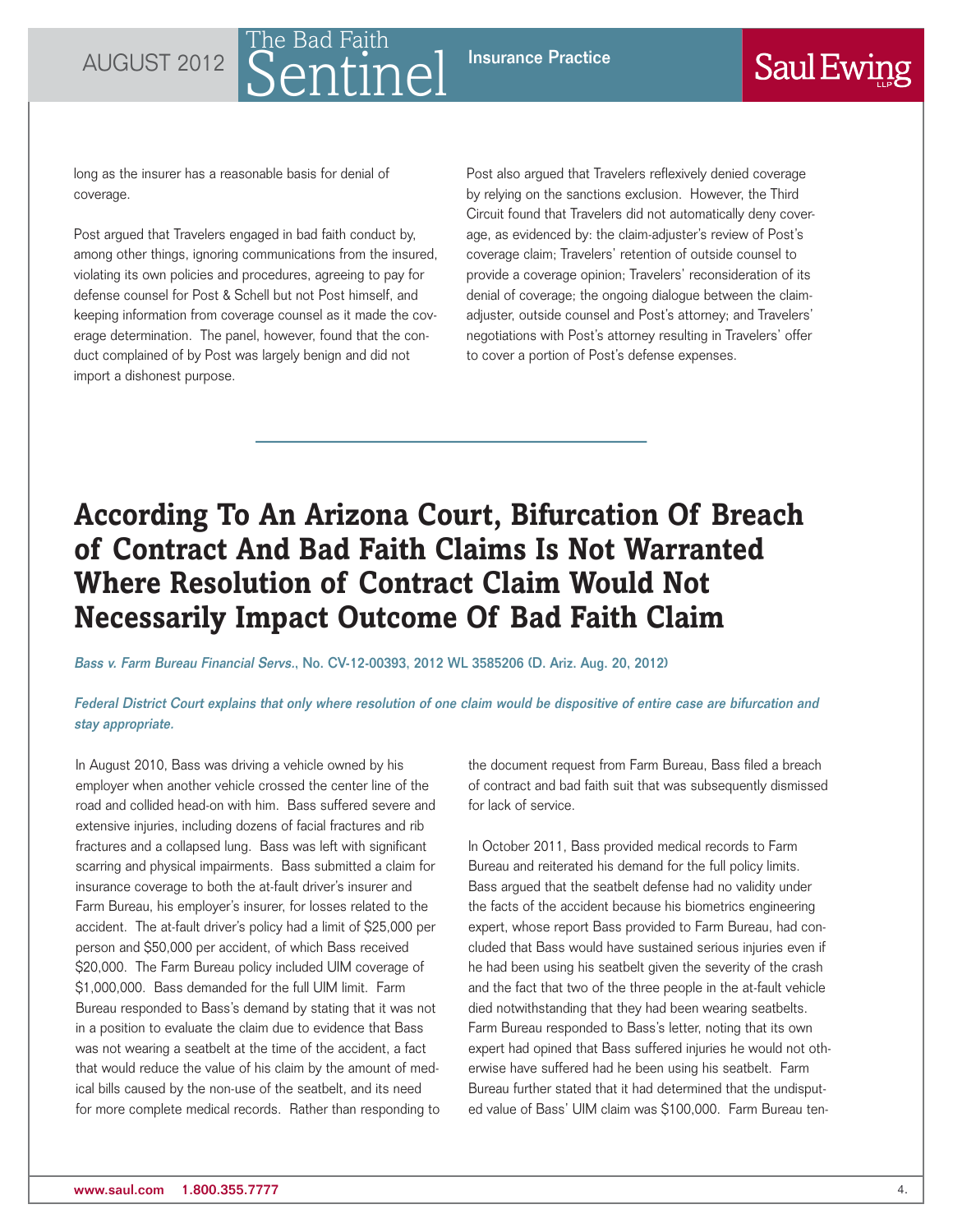#### AUGUST 2012  $\bigcap_{n=1}^{\infty}$   $\bigcap_{n=1}^{\infty}$  Insurance Practice The Bad Faith<br>Sentinel 'he Bad Faith

## **Saul Ewing**

dered that amount to Bass and Bass accepted it as partial payment. The parties then engaged in an unsuccessful private mediation after which Bass filed a complaint for breach of contract and bad faith.

Farm Bureau sought to bifurcate the case pursuant to Federal Rule of Civil Procedure 42(b), arguing that Bass's bad faith claim is premature until the breach of contract claim was resolved. Essentially, Farm Bureau argued that there would be no need for any litigation related to the bad faith claim if the jury, in resolving the breach of contract claim, valued Bass's damages at or below the \$100,000 Farm Bureau had already tendered to Bass. Farm Bureau argued that it would be meaningless for Bass to argue that Farm Bureau's investigation was lacking if the jury decides that it had come to the right result. Bass opposed the bifurcation.

The trial court was not persuaded by Farm Bureau's arguments. While recognizing that bifurcation can be appropriate in the insurance contract when the resolution of a single claim or issue would be dispositive of the entire case, it found that Farm Bureau did not meet its burden of establishing that the resolution of the breach of contract claim in Farm Bureau's favor would automatically obviate the need for a resolution of the bad faith claim. Under Arizona law, one of the ways an insurer may commit bad faith is in processing or evaluating a claim in an unreasonable manner, such that an insurer's ultimate payment of the claim is not an absolute defense to a bad faith case. Based on the record before it, the court concluded that bifurcation would neither promote judicial economy nor avoid jury confusion and would unduly prejudice Bass because there was a facially significant overlap between the breach of contract claim and the bad faith claim inasmuch as both concerned, in part, Farm Bureau's alleged failure to make Bass a good faith offer and because Farm Bureau's "seatbelt defense" was relevant to both claims.

## **Montana Court Determines That Claim Preclusion Bars Plaintiff From Filing Common-Law Bad Faith Action After Dismissal Of Lawsuit Alleging Statutory Unfair Trade Practices Claim**

Brilz v. Metropolitan General Ins. Co., No. DA 11-0275, 2012 3578670 (Mont. Aug. 21, 2012)

A Montana court dismissed a lawsuit based on the same allegations of inappropriate claims handling by insurer as contained in a lawsuit plaintiff filed earlier in federal court.

Candice Brilz was injured and suffered property damage in an automobile collision that occurred on August 14, 1998. Brilz alleged that the driver of the other vehicle, David Kidder, a Metropolitan insured, caused the accident. Kidder's policy included \$25,000 in coverage for personal injury to one person. Brilz submitted a claim to Metropolitan seeking to recover under Kidder's policy. In 2001, Metropolitan offered to settle with Brilz, tendering the \$25,000 policy limits. Brilz accepted the offer and settled her insurance claim, but alleged

that the settlement offer was made only after she made numerous requests. A year after the claim was settled, Brilz filed a lawsuit in Montana state court against Metropolitan arguing that Metropolitan violated the Unfair Trade Practices Act ("UTPA"), acted "oppressively, maliciously and outrageously", and "acted to and did vex, injure and annoy" her. Metropolitan removed the case to the United States District Court for the District of Montana.